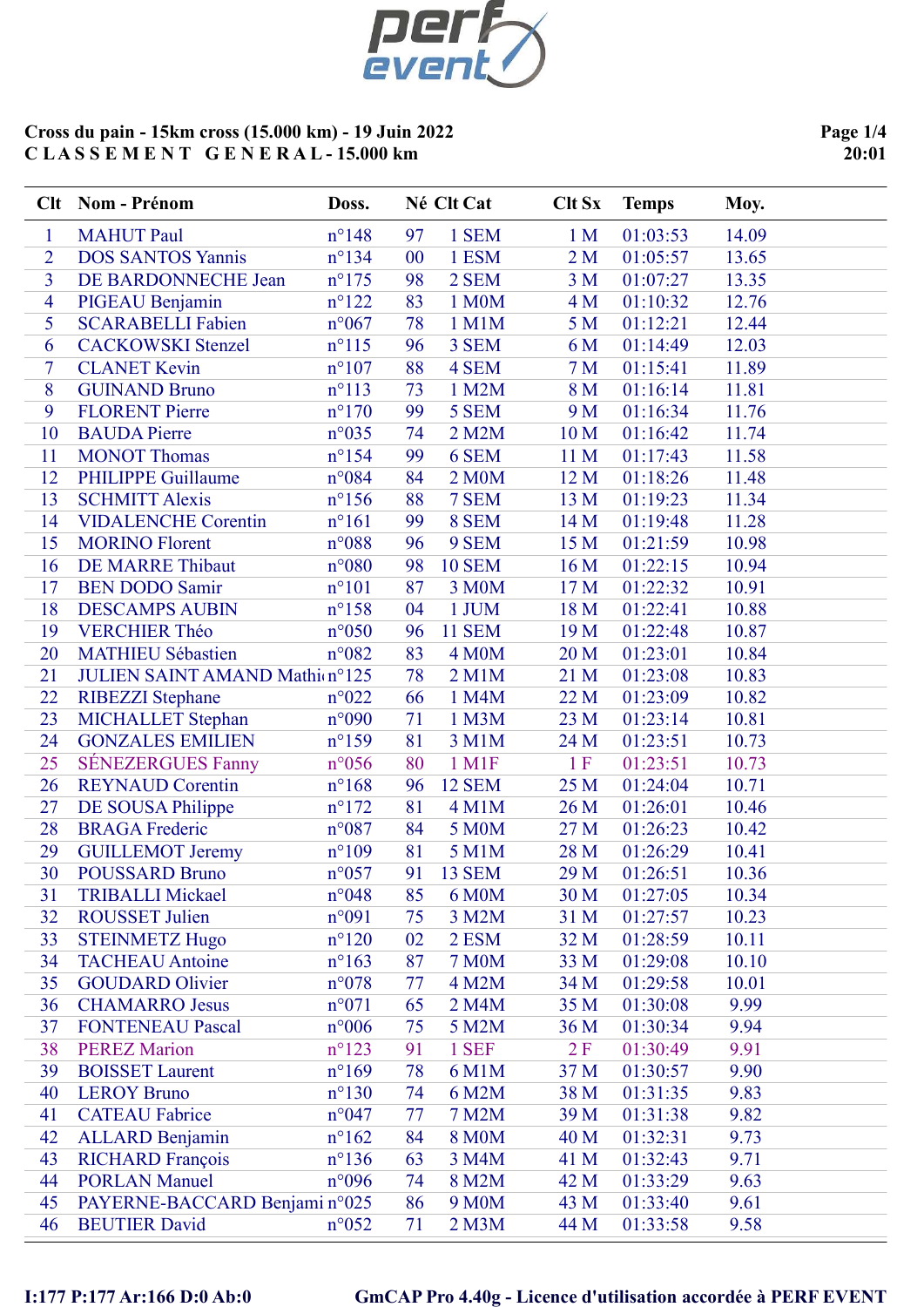

Page 2/4 20:01

|          | Clt Nom - Prénom                          | Doss.                            |          | Né Clt Cat         | <b>Clt Sx</b> | <b>Temps</b>         | Moy.         |
|----------|-------------------------------------------|----------------------------------|----------|--------------------|---------------|----------------------|--------------|
| 47       | BRAM DIT SAINT AMAND Ben°033              |                                  | 74       | 9 M2M              | 45 M          | 01:34:03             | 9.57         |
| 48       | <b>NGUYEN Thanh-Phong</b>                 | $n^{\circ}150$                   | 63       | 4 M4M              | 46 M          | 01:34:46             | 9.50         |
| 49       | <b>RAGEADE Franck</b>                     | $n^{\circ}001$                   | 74       | 10 M2M             | 47 M          | 01:35:47             | 9.40         |
| 50       | <b>MAIRESSE Joachim</b>                   | $n^{\circ}141$                   | 87       | <b>10 M0M</b>      | 48 M          | 01:35:47             | 9.40         |
| 51       | <b>GILLARDEAUX Fabrice</b>                | $n^{\circ}131$                   | 73       | 11 M2M             | 49 M          | 01:35:51             | 9.39         |
| 52       | <b>CANAS Bastien</b>                      | n°049                            | 80       | <b>7 M1M</b>       | 50 M          | 01:35:57             | 9.38         |
| 53       | DA SILVA René                             | $n^{\circ}126$                   | 63       | 5 M4M              | 51 M          | 01:35:58             | 9.38         |
| 54       | <b>LEMAIRE Nans</b>                       | $n^{\circ}015$                   | 83       | 11 M0M             | 52 M          | 01:36:09             | 9.36         |
| 55       | <b>GODARD Baptiste</b>                    | $n^{\circ}020$                   | 93       | <b>14 SEM</b>      | 53 M          | 01:36:28             | 9.33         |
| 56       | <b>BRUEL Christian</b>                    | $n^{\circ}164$                   | 65       | 6 M4M              | 54 M          | 01:36:28             | 9.33         |
| 57       | <b>SIVADE</b> Marie                       | $n^{\circ}066$                   | 87       | 1 M <sub>OF</sub>  | 3F            | 01:36:57             | 9.28         |
| 58       | <b>PRIEUR Christophe</b>                  | $n^{\circ}010$                   | 74       | 12 M2M             | 55 M          | 01:37:01             | 9.28         |
| 59       | <b>YVER Pierre-Julien</b>                 | $n^{\circ}106$                   | 86       | 12 M0M             | 56 M          | 01:37:34             | 9.22         |
| 60       | HAKKAR jean laurent                       | $n^{\circ}157$                   | 76       | 13 M2M             | 57 M          | 01:38:32             | 9.14         |
| 61       | <b>ANTOINE Laurent</b>                    | n°044                            | 70       | 3 M3M              | 58 M          | 01:38:41             | 9.12         |
| 62       | <b>PONCET Thierry</b>                     | $n^{\circ}111$                   | 68       | 4 M3M              | 59 M          | 01:38:52             | 9.10         |
| 63       | <b>MEYER Aude</b>                         | n°083                            | 92       | 2 SEF              | 4F            | 01:38:52             | 9.10         |
| 64       | <b>CLOT</b> Robin                         | $n^{\circ}$ 149                  | 89       | <b>15 SEM</b>      | 60 M          | 01:39:03             | 9.09         |
| 65       | <b>MEYER Coralline</b>                    | $n^{\circ}051$                   | 97       | 3 SEF              | 5F            | 01:39:11             | 9.07         |
| 66       | <b>FOLLENIUS Nicolas</b>                  | $n^{\circ}055$                   | 85       | 13 M0M             | 61 M          | 01:39:21             | 9.06         |
| 67       | <b>BOUCHAUD Jacques</b>                   | $n^{\circ}043$                   | 56       | 1 M6M              | 62 M          | 01:39:27             | 9.05         |
| 68       | <b>CRET</b> Erick                         | $n^{\circ}137$                   | 69       | 5 M3M              | 63 M          | 01:39:34             | 9.04         |
| 69       | <b>TRAVASCIO Valentin</b>                 | $n^{\circ}102$                   | 91       | <b>16 SEM</b>      | 64 M          | 01:39:36             | 9.04         |
| 70       | <b>RIZZARDO Lucas</b>                     | n°019                            | 90       | <b>17 SEM</b>      | 65 M          | 01:39:38             | 9.03         |
| 71       | <b>MAGAND Olivier</b>                     | n°034                            | 76       | 14 M2M             | 66 M          | 01:39:42             | 9.03         |
| 72       | <b>BARREAU SIEURIN Caroline</b>           | $n^{\circ}093$                   | 78       | $2$ M1F            | 6F            | 01:40:14             | 8.98         |
| 73       | <b>BONNEFOY Mickaël</b>                   | $n^{\circ}171$                   | 84       | 14 M0M             | 67 M          | 01:40:37             | 8.95         |
| 74       | <b>BROGNIART</b> Juliette                 | $n^{\circ}177$                   | 89       | 4 SEF              | 7F            | 01:40:44             | 8.94         |
| 75       | <b>BODSON</b> Gregory                     | $n^{\circ}176$                   | 80       | 8 M1M              | 68 M          | 01:40:44             | 8.94         |
| 76       | <b>MOTTIN</b> Philippe                    | $n^{\circ}013$                   | 77       | 15 M2M             | 69 M          | 01:41:04             | 8.91         |
| 77       | <b>ROSSET Vincent</b>                     | $n^{\circ}119$                   | 74       | 16 M2M             | 70 M          | 01:41:28             | 8.87         |
| 78<br>79 | <b>MAS</b> Lucas<br><b>GAILLY Antoine</b> | $n^{\circ}070$<br>$n^{\circ}174$ | 04<br>72 | 2 JUM              | 71 M<br>72 M  | 01:41:52<br>01:42:17 | 8.84<br>8.80 |
| 80       | <b>MERMOND Raphael</b>                    | $n^{\circ}$ 147                  | 73       | 6 M3M<br>17 M2M    | 73 M          | 01:42:23             | 8.79         |
| 81       | <b>CAMBIER Nadine</b>                     | $n^{\circ}100$                   | 73       | 1 M <sub>2</sub> F | 8F            | 01:42:41             | 8.77         |
| 82       | <b>VUILLET Cédric</b>                     | $n^{\circ}128$                   | 79       | 9 M1M              | 74 M          | 01:42:59             | 8.74         |
| 83       | <b>DEPARIS Nicolas</b>                    | $n^{\circ}140$                   | 80       | 10 M1M             | 75 M          | 01:43:24             | 8.70         |
| 84       | <b>MARTINEZ Delphine</b>                  | n°039                            | 81       | 3 M1F              | 9F            | 01:43:39             | 8.68         |
| 85       | <b>FAVRE-MARINET Lionel</b>               | $n^{\circ}046$                   | 66       | 7 M4M              | 76 M          | 01:43:49             | 8.67         |
| 86       | <b>ANTOINE Camille</b>                    | $n^{\circ}042$                   | 96       | 5 SEF              | 10F           | 01:43:53             | 8.66         |
| 87       | <b>GARNOT Didier</b>                      | $n^{\circ}$ 155                  | 63       | 8 M4M              | 77 M          | 01:44:03             | 8.65         |
| 88       | <b>LABROSSE</b> Aurélien                  | $n^{\circ}063$                   | 79       | 11 M1M             | 78 M          | 01:44:31             | 8.61         |
| 89       | <b>BONNEFOI-CALMELS Marc</b>              | $n^{\circ}$ 145                  | 96       | <b>18 SEM</b>      | 79 M          | 01:45:30             | 8.53         |
| 90       | <b>SAVOYAT William</b>                    | $n^{\circ}$ 144                  | 85       | 15 M0M             | 80 M          | 01:46:11             | 8.48         |
| 91       | <b>SAUMONT Christophe</b>                 | n°095                            | 75       | 18 M2M             | 81 M          | 01:46:18             | 8.47         |
| 92       | <b>BALAGUER Maryana</b>                   | $n^{\circ}108$                   | 82       | 4 M1F              | 11F           | 01:46:32             | 8.45         |
|          |                                           |                                  |          |                    |               |                      |              |

# I:177 P:177 Ar:166 D:0 Ab:0 GmCAP Pro 4.40g - Licence d'utilisation accordée à PERF EVENT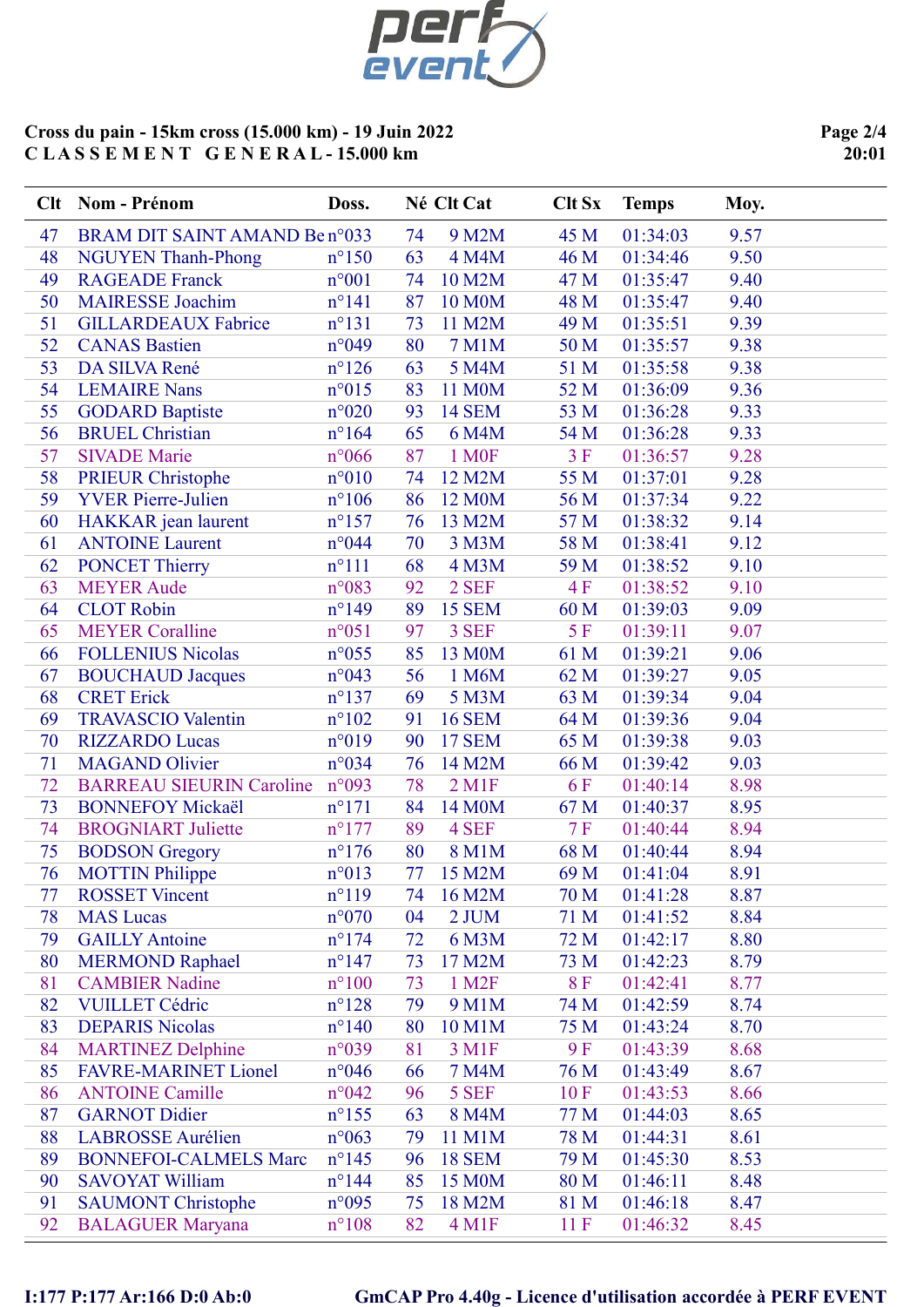

Page 3/4 20:01

|     | Clt Nom - Prénom           | Doss.           |    | Né Clt Cat             | <b>Clt Sx</b>    | <b>Temps</b> | Moy. |
|-----|----------------------------|-----------------|----|------------------------|------------------|--------------|------|
| 93  | <b>MARTINEZ Patrick</b>    | $n^{\circ}110$  | 64 | 9 M4M                  | 82 M             | 01:46:38     | 8.44 |
| 94  | <b>AUFFRET Chloelia</b>    | $n^{\circ}114$  | 89 | 6 SEF                  | 12 F             | 01:46:55     | 8.42 |
| 95  | <b>CREQUI Bernard</b>      | $n^{\circ}105$  | 50 | 1 M7M                  | 83 M             | 01:47:02     | 8.41 |
| 96  | <b>BEL</b> Justin          | n°074           | 87 | 16 M0M                 | 84 M             | 01:47:14     | 8.39 |
| 97  | POTRZEBOWSKA Natalia       | $n^{\circ}073$  | 92 | 7 SEF                  | 13 F             | 01:47:15     | 8.39 |
| 98  | <b>DIALLO Alpha</b>        | $n^{\circ}077$  | 76 | 19 M2M                 | 85 M             | 01:47:41     | 8.36 |
| 99  | <b>LHERMITE Mickaël</b>    | $n^{\circ}069$  | 88 | <b>19 SEM</b>          | 86 M             | 01:48:06     | 8.33 |
| 100 | <b>LAFORET Solenn</b>      | n°037           | 81 | 5 M1F                  | 14F              | 01:48:14     | 8.32 |
| 101 | <b>PRATO Stéphane</b>      | $n^{\circ}117$  | 68 | 7 M3M                  | 87 M             | 01:48:36     | 8.29 |
| 102 | <b>KERMARREC Olivier</b>   | $n^{\circ}165$  | 75 | 20 M2M                 | 88 M             | 01:48:36     | 8.29 |
| 103 | <b>GRESSE Laurent</b>      | $n^{\circ}054$  | 79 | 12 M1M                 | 89 M             | 01:48:57     | 8.26 |
| 104 | <b>ESPENEL Nathalie</b>    | $n^{\circ}112$  | 65 | 1 M4F                  | 15F              | 01:49:38     | 8.21 |
| 105 | <b>TOURNEUR Ghislain</b>   | $n^{\circ}076$  | 66 | 10 M4M                 | 90 M             | 01:50:26     | 8.15 |
| 106 | <b>BERRUYER David</b>      | $n^{\circ}086$  | 83 | 17 M0M                 | 91 M             | 01:50:56     | 8.11 |
| 107 | LE QUELLEC Yannick         | $n^{\circ}007$  | 76 | 21 M2M                 | 92 M             | 01:51:02     | 8.11 |
| 108 | <b>HELLION Clémence</b>    | $n^{\circ}024$  | 82 | 6 M1F                  | 16F              | 01:51:12     | 8.09 |
| 109 | <b>JESSUP Laure</b>        | $n^{\circ}173$  | 87 | 2 M <sub>OF</sub>      | 17F              | 01:51:19     | 8.09 |
| 110 | <b>MIDALI</b> Alexandre    | n°036           | 91 | <b>20 SEM</b>          | 93 M             | 01:51:24     | 8.08 |
| 111 | <b>BOUVIER Jean-Noel</b>   | $n^{\circ}139$  | 74 | 22 M2M                 | 94 M             | 01:51:24     | 8.08 |
| 112 | <b>POLLER Nathalie</b>     | n°097           | 74 | $2$ M <sub>2</sub> $F$ | 18F              | 01:52:01     | 8.04 |
| 113 | <b>PORTERET Pierre</b>     | $n^{\circ}$ 133 | 95 | <b>21 SEM</b>          | 95 M             | 01:52:13     | 8.02 |
| 114 | <b>JOUBERT Mallaury</b>    | $n^{\circ}132$  | 95 | 8 SEF                  | 19F              | 01:52:13     | 8.02 |
| 115 | <b>MEYER Patrick</b>       | $n^{\circ}121$  | 85 | 18 M0M                 | 96 M             | 01:52:30     | 8.00 |
| 116 | <b>TICHADOU Pierre</b>     | $n^{\circ}$ 146 | 55 | 2 M6M                  | 97 M             | 01:53:00     | 7.97 |
| 117 | <b>DELCROIX Guillaume</b>  | $n^{\circ}002$  | 71 | 8 M3M                  | 98 M             | 01:53:01     | 7.96 |
| 118 | <b>TROUSSIER David</b>     | $n^{\circ}151$  | 75 | 23 M2M                 | 99 M             | 01:53:02     | 7.96 |
| 119 | <b>FOUARTES Véronique</b>  | $n^{\circ}160$  | 71 | 1 M3F                  | 20F              | 01:53:13     | 7.95 |
| 120 | <b>ARNAUD Stéphane</b>     | n°092           | 79 | 13 M1M                 | 100 M            | 01:53:49     | 7.91 |
| 121 | <b>DESCAZAUX David</b>     | $n^{\circ}104$  | 73 | 24 M2M                 | 101 M            | 01:55:03     | 7.82 |
| 122 | <b>BALVAY</b> Melanie      | $n^{\circ}053$  | 87 | 3 M <sub>OF</sub>      | 21 F             | 01:55:06     | 7.82 |
| 123 | <b>BARES</b> David         | $n^{\circ}062$  | 70 | 9 M3M                  | 102 M            | 01:55:14     | 7.81 |
| 124 | <b>DI NINO Carole-Anne</b> | $n^{\circ}075$  | 87 | 4 M <sub>OF</sub>      | 22 F             | 01:55:19     | 7.81 |
| 125 | <b>BODDAERT Cyril</b>      | $n^{\circ}152$  | 72 | 10 M3M                 | 103 M            | 01:55:43     | 7.78 |
| 126 | <b>MORIN</b> Eric          | $n^{\circ}167$  | 57 | 3 M6M                  | 104 M            | 01:55:57     | 7.76 |
| 127 | <b>BERTRAND Yann</b>       | n°038           | 95 | <b>22 SEM</b>          | 105 M            | 01:56:34     | 7.72 |
| 128 | <b>FOISY Stephane</b>      | n°094           | 73 | 25 M2M                 | 106 M            | 01:57:00     | 7.69 |
| 129 | <b>JOUBEL Jean-Marie</b>   | $n^{\circ}116$  | 77 | 26 M2M                 | 107 M            | 01:57:09     | 7.68 |
| 130 | <b>MORINO Rémy</b>         | n°089           | 94 | <b>23 SEM</b>          | 108 M            | 01:57:16     | 7.68 |
| 131 | <b>COMPARETTO Gaetan</b>   | $n^{\circ}127$  | 66 | 11 M4M                 | 109 M            | 01:58:17     | 7.61 |
| 132 | <b>GUEGUEN Philippe</b>    | $n^{\circ}$ 138 | 70 | 11 M3M                 | 110 <sub>M</sub> | 01:59:28     | 7.53 |
| 133 | <b>ABEILLE</b> Monique     | n°081           | 69 | $2$ M3F                | 23 F             | 01:59:35     | 7.53 |
| 134 | <b>LEGROS</b> Eric         | $n^{\circ}021$  | 67 | 12 M4M                 | 111 M            | 01:59:39     | 7.52 |
| 135 | <b>AASMAE</b> Christer     | $n^{\circ}142$  | 60 | 1 M5M                  | 112 M            | 02:00:32     | 7.47 |
| 136 | <b>DEPEISSES Maryse</b>    | $n^{\circ}103$  | 72 | 3 M3F                  | 24 F             | 02:02:11     | 7.37 |
| 137 | <b>NOLLET Dorine</b>       | n°029           | 82 | <b>7 M1F</b>           | 25 F             | 02:02:12     | 7.37 |
| 138 | <b>BLIER Charles</b>       | $n^{\circ}014$  | 80 | 14 M1M                 | 113 M            | 02:02:44     | 7.33 |

# I:177 P:177 Ar:166 D:0 Ab:0 GmCAP Pro 4.40g - Licence d'utilisation accordée à PERF EVENT